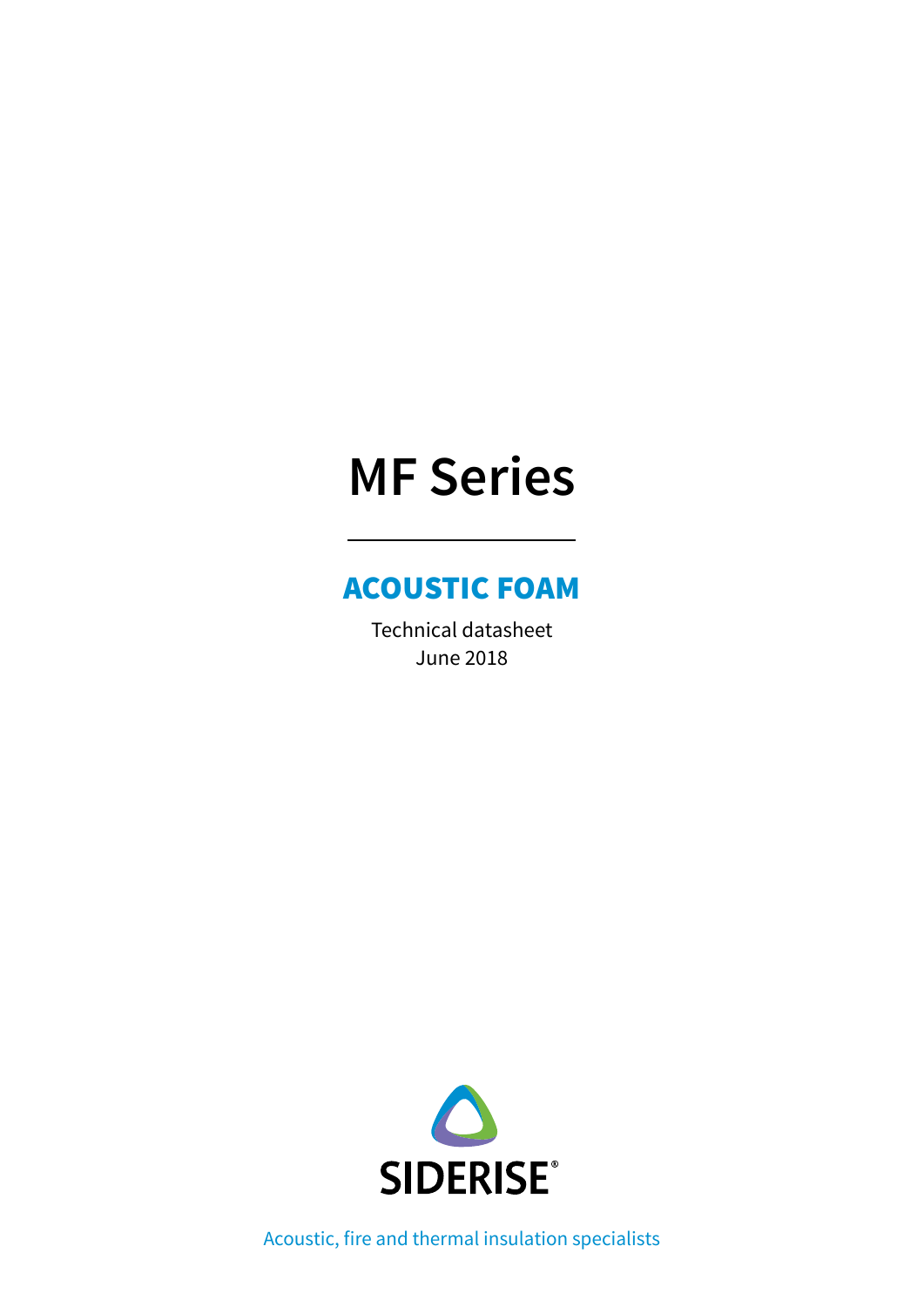## SIDERISE® 'MF' SERIES ACOUSTIC FOAM

A flexible and fire resistive light-weight melamine acoustic foam, offering excellent thermal and sound absorption qualities, that can be used in a wide variety of applications.

| <b>Application</b>         | SIDERISE® 'MF' series acoustic foam is flexible light-weight melamine foam with a fine open cell structure<br>offering excellent sound absorbing qualities. Additional benefits offered by the product include: Fire<br>resistant (Class 'O' to Building Regulations), excellent thermal insulation properties and an elevated<br>operating temperature. |
|----------------------------|----------------------------------------------------------------------------------------------------------------------------------------------------------------------------------------------------------------------------------------------------------------------------------------------------------------------------------------------------------|
|                            | The product is used in many varied applications and industries including construction, marine,<br>automotive, HVAC and OEM.                                                                                                                                                                                                                              |
|                            | Some applications use the product as a component sound absorbing or resilient spacing layer within a<br>bespoke composite material.                                                                                                                                                                                                                      |
|                            | Common applications include: internal lining of ductwork and ventilation equipment, spatial absorbers,<br>ceiling tiles, absorber panel infills, absorption linings in marine craft, automotive vehicles, generators,<br>compressors, process plant and electrical equipment.                                                                            |
| <b>Benefits</b>            | • Class '0' fire rated<br>• Light-weight<br>• Excellent sound absorption<br>• Excellent thermal conductivity<br>• Can be supplied as a composite solution                                                                                                                                                                                                |
| <b>Product description</b> | SIDERISE® 'MF' series acoustic foam is available with a pressure-sensitive adhesive backing film to simplify<br>installation. Optionally, the product can be supplied with an extensive range of facing materials or spray<br>applied surface coatings.                                                                                                  |
|                            | The material can be supplied in composite form in combination with lead foils, polymeric barriers and<br>damping sheets.                                                                                                                                                                                                                                 |
|                            | An in-house cutting service is available for supply to final sizes/shapes using a variety of processing<br>techniques including die-cutting and CNC cutting.                                                                                                                                                                                             |
|                            | A full 'kitting' and packing service is available for OEM supply.                                                                                                                                                                                                                                                                                        |
| <b>Installation</b>        | The material is normally adhered to the background surface using a separate adhesive or by means of<br>the optional pressure-sensitive adhesive backing (contact our technical team for a specification sheet<br>on pressure-sensitive adhesive films for properties and limitations).                                                                   |
|                            | Additionally the product can be mechanically fixed (using large headed fixings or spreader washers).<br>Our insulation support pins and non-return washers represent a suitable fixing.                                                                                                                                                                  |
|                            | Please contact our technical team for advice on suitable adhesives and mechanical fixings.                                                                                                                                                                                                                                                               |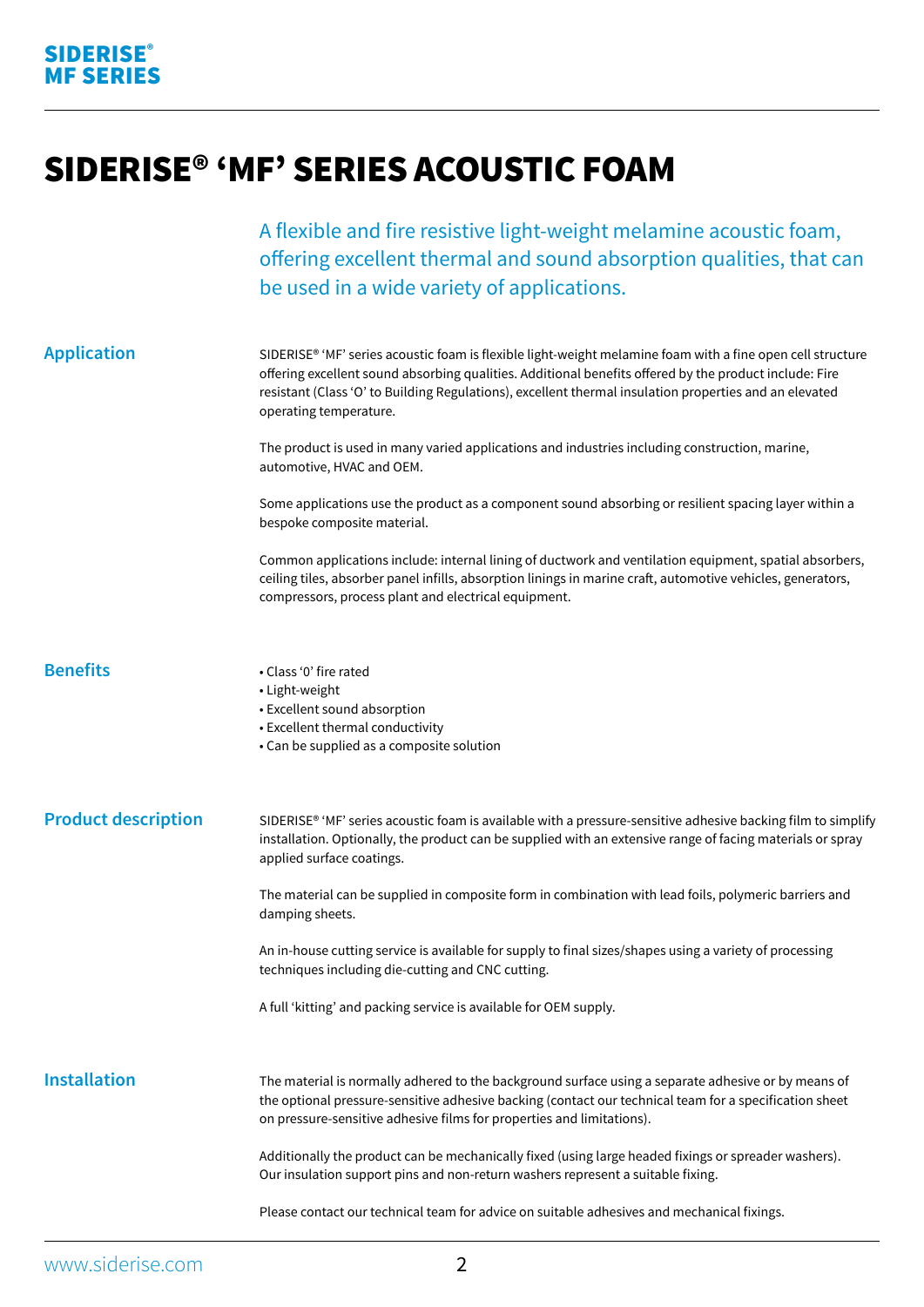**MF SERIES** ACOUSTIC FOAM

**DATASHEET**  VERSION 1 JUNE 2018

#### **Acoustic Performance**

| <b>Thickness</b><br>(mm) | <b>Sound Absorption Coefficients</b> |       |       |      |      |      |  |
|--------------------------|--------------------------------------|-------|-------|------|------|------|--|
|                          | 100Hz                                | 250Hz | 500Hz | 1kHz | 2kHz | 4kHz |  |
| 10                       | 0.05                                 | 0.10  | 0.25  | 0.50 | 0.65 | 0.75 |  |
| 25                       | 0.10                                 | 0.20  | 0.50  | 0.80 | 0.85 | 0.95 |  |
| 50                       | 0.15                                 | 0.50  | 0.90  | 1.05 | 1.10 | 1.05 |  |

#### **Fire Performance**

| <b>Building Regulations (Approved Document B)</b> | 25 <sub>mm</sub> | Class <sub>0</sub> |
|---------------------------------------------------|------------------|--------------------|
| National Class (to BS 476 Part 6 and 7)           | 50 <sub>mm</sub> | Class <sub>0</sub> |
| <b>Building Regulations (Approved Document B)</b> | $5-40$ mm        | Class B            |
| European Class (to EN 13501-1)                    | 50 <sub>mm</sub> | Class C            |
| <b>UL 94</b>                                      |                  | $V-0$              |
|                                                   |                  | $HF-1$             |
| <b>FMVSS 302</b>                                  |                  | Compliant          |
|                                                   |                  | (0mm/min)          |
| DIN 4102-1                                        |                  | B1                 |

#### **Technical specification**

| Form supplied<br>(mm)                                      | Standard sheet size: 2500 x 1250<br>Other forms: Linear 3D sections and die-cut parts                                   |                   |               |
|------------------------------------------------------------|-------------------------------------------------------------------------------------------------------------------------|-------------------|---------------|
| <b>Standard thickness</b><br>(mm)                          | 6, 10, 12, 15, 20, 25, 35, 40, 45, 50, 75, 100<br>(can be slit from block to any thickness, 3mm to max block thickness) |                   |               |
| Colour                                                     | Grey melamine resin                                                                                                     |                   |               |
| <b>Maximum application</b><br>temp (ISO 3386-1<br>defined) | 1,000h: 220°C<br>5,000h: 200°C<br>20,000h: 180°C                                                                        |                   |               |
| Property                                                   | Standard                                                                                                                | <b>Units</b>      | Value         |
| Density                                                    | <b>EN ISO 845</b>                                                                                                       | kg/m <sup>3</sup> | $7.0 \pm 3.0$ |
| <b>Compressive Strength</b>                                | EN ISO 3386-1                                                                                                           | kPa               | >4            |
| <b>Tensile Strength</b>                                    | ISO 1798                                                                                                                | kPa               | >85           |
| <b>Elongation at break</b>                                 | <b>ISO 1798</b>                                                                                                         | $\%$              | >22           |
| <b>Thermal conductivity</b>                                | EN 12667                                                                                                                | W/mK              | 0.032-0.038   |
| <b>Thermal resistance</b>                                  | EN ISO 2440 (defined by EN ISO 3386-1)                                                                                  | °C                | 240           |